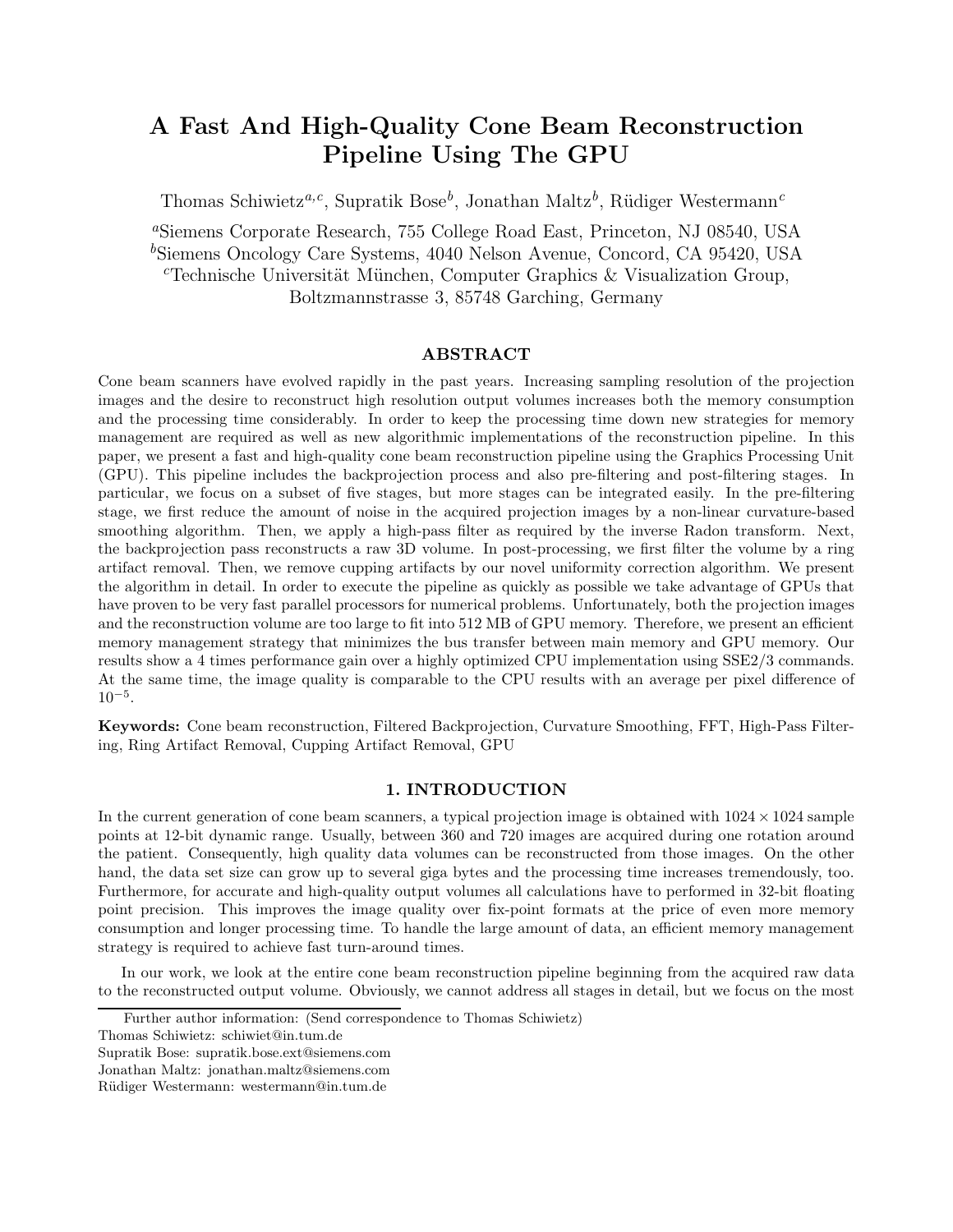important and interesting stages. More stages can be implemented and integrated easily. In addition to the filtered backprojection (Feldkamp, Davis, Kress<sup>1</sup> (FDK) algorithm), we present the following GPU-accelerated pre- and post-filters in the pipeline:

- 1. Pre-Filtering: Since raw data is usually noisy we apply a non-linear curvature-based filter to all projection images. The filter smoothes the image in uniform regions but preserves the edges by taking the local curvature and gradient magnitude into account. The algorithm is based on work by Neskovic<sup>2</sup> et al.
- 2. Pre-Filtering: The inverse Radon transform theory requires the images to be high-pass filtered. We use the FFT to convolve the projection images with a high-pass filter. The GPU-accelerated FFT implementation is based on our previous paper.<sup>3, 4</sup>
- 3. Backprojection: The projection images are backprojected into the output volume. Our backprojection implementation is voxel-driven. That is, for each voxel in the output volume we ask for the corresponding pixel in the projection images. This is implemented using projective texture mapping described by Segal<sup>5</sup> et al.. Geometry-wise, a voxel is only considered as reconstructed correctly, if a certain percentage of all backprojection images have contributed to it. Therefore, we count the number of rays passing through each voxel and discard voxels below a user-defined minimum ray limit. In contrast to publications by Mueller and  $Xu<sup>6</sup>$  our implementation does not require two output volumes oriented along the axes perpendicular to the patient axis. This makes the combination pass obsolete and saves half of the memory.
- 4. Post-Filtering: Once a raw volume is reconstructed, reconstruction artifacts are removed by post-processing filters. First, we apply a ring artifact removal. Typically, ring artifacts can be observed along the patient axis due to detector calibration errors. The ring artifacts are extracted using median filtering and circular smoothing. Finally, the isolated ring artifacts are removed from the original image. This filter is based on an algorithm by Zellerhoff<sup>7</sup> et al..
- 5. Post-Filtering: The second post-processing filter is a cupping artifact removal. Low-frequency artifacts are removed from the output slices. In order to eliminate the artifacts, we convolve every slice with a Butterworth kernel and add the filter response to the slice weighted by a scaling factor.

To improve the reconstruction pipeline speed, we take advantage of the computational power of modern graphics processing units (GPUs). Although GPUs are not Turing-complete, they provide a powerful subset for parallel single instruction multiple data (SIMD)-type operations which outperform current CPUs even with streaming SIMD extension (SSE) 2 or 3 optimization. Furthermore, there is a second type of parallelism available on modern graphics cards: 32 to 48 pixel units exist on board executing SIMD operations in parallel. To better understand the architecture and advantages of using the GPU, we will present a brief overview of GPU programming in Section 2. A good resource for GPGPU related articles, discussion forums and news can be found online.<sup>8</sup> We also use our GPU accelerated implementation of the Fast Fourier transform (FFT) presented in.3, 4

In the past years, there have been a couple of cone beam reconstruction papers exploiting the power of GPUs like for example by Mueller and Xu.<sup>6</sup> While they focus mainly on the reconstruction process itself using various algorithms like backprojection and algebraic reconstruction, the focus of our work is on the entire reconstruction pipeline with pre- and post-processing filters in high accuracy using floating-point precision.

In order to get the maximum performance of a GPU all computations have to be executed by the GPU and the bus transfer between GPU memory and main memory must be minimized. Therefore, we implement the entire reconstruction pipeline using GPU programs (shaders). Our goal was to upload the projection images to GPU memory right after acquisition and download only the final output volume. Unfortunately, the memory consumption is very high. Therefore, we split the volume into several parts (chunks) and reconstruct them separately. We will discuss our memory management strategy in Section 4.

The results show that our implementation is both fast and accurate. Including all bus transfer time, our implementation is about 4 times faster than our SSE3 optimized CPU implementation at full 32-bit floating-point precision. The average per-pixel error is in the order of magnitude 10*−*<sup>5</sup>. Section 5 presents the results in detail.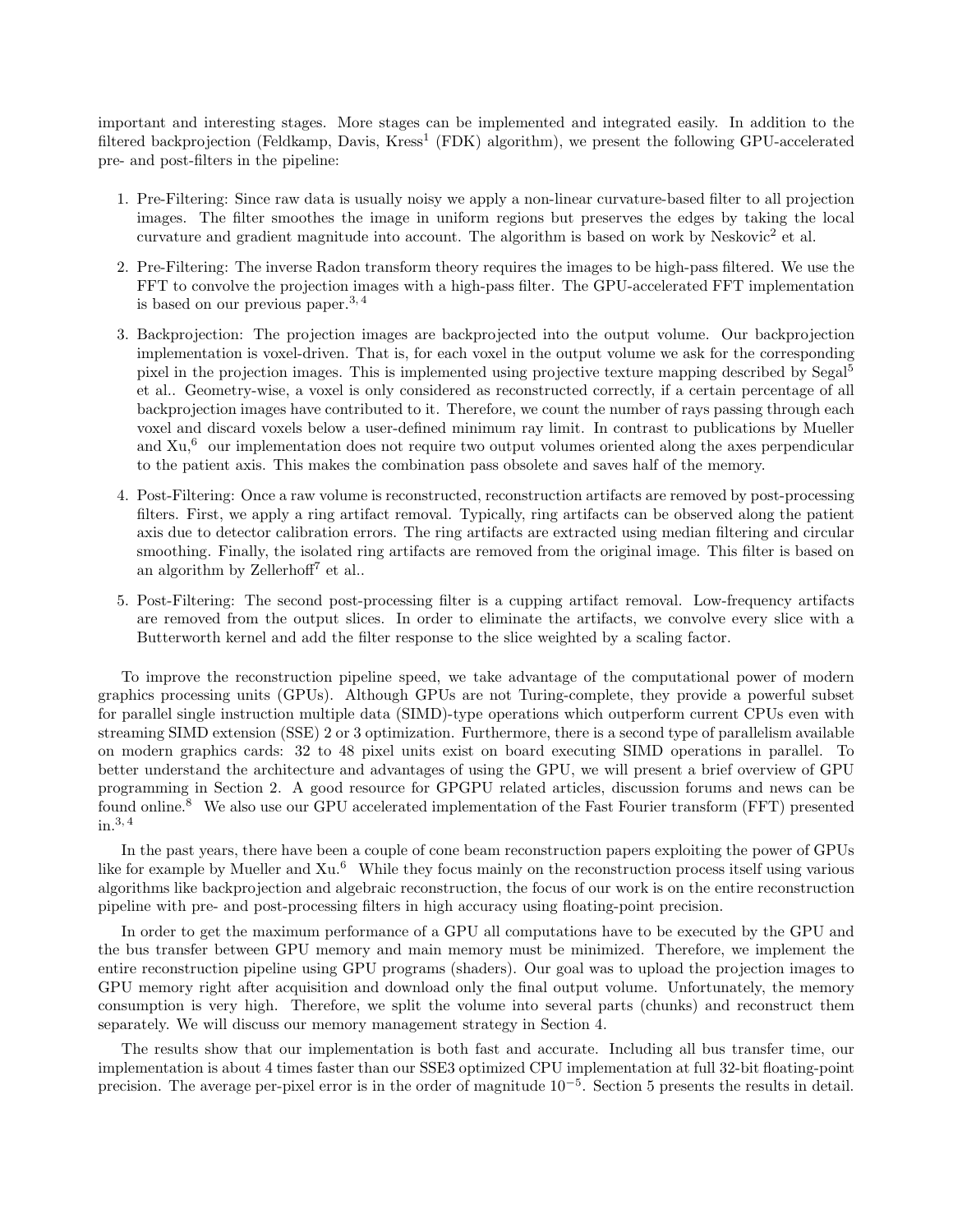The remainder of this paper is organized as follows. We present an overview of GPU programming in Section 2. In Section 3 we discuss the stages of our GPU accelerated reconstruction pipeline. In Section 4 we present our memory management algorithm and the corresponding pipeline algorithm. Timing and accuracy results are shown in Section 5. Finally, we conclude our work in Section 6.

## **2. GPU PROGRAMMING**

This section is taken from our previous publication.<sup>4</sup> We have included the section to give the reader a short introduction to GPU programming.

We briefly review the use of the GPU as a co-processor for arbitrary algorithms, known as *general-purpose* GPU (*GPGPU*) programming. For a more comprehensive introduction, we refer to the books<sup>9-12</sup> and to the website.<sup>8</sup>

First, we describe how graphics cards handle data storage. Graphics cards provide readable and writable data structures in GPU memory. Basically, there are three types of data structures available: 1D, 2D, and 3D arrays, all referred to as *textures*. Among them, 2D textures provide the fastest update performance. The array elements of a texture are called *texels*. Each texel can have up to four float-typed components. The four components are often called the *RGBA* channels, as they are originally used to represent the red, green, blue, and alpha intensities of a color for rendering.

To set values in a texture, the GPU processing *pipeline* consisting of several stages is utilized. This procedure is also referred to as "rendering" which is carried over from the original convention when screen pixels are drawn by the pipeline. Figure 1 illustrates three important stages in the graphics card pipeline, which we elaborate below.



Graphics card pipeline

**Figure 1.** The graphics card pipeline with the three most important stages: the vertex shader, the geometry shader and the rasterizer/pixel shader.

- *Vertex shader* : A stream of *vertices* enters the vertex shader stage. A vertex is a data structure on the GPU with attributes such as position vectors for certain coordinate systems. In this stage, vertex attributes are manipulated according to the objectives of the applications. Traditionally, user-defined vertex shader programs are used to transform position vectors from one space to another.
- *Geometry shader (triangle setup)*: In this stage, sets of three vertices are selected to setup triangles according to a geometry shader program.
- *Rasterization / Pixel shader*: Using the three vertices of each triangle as knot points, a scanline algorithm generates texels that are circumscribed by the triangle. All vertex attributes are interpolated bilinearly. User-defined pixel shader programs are executed for each rasterized texel, which can access and work with the interpolated vertex attributes. The following types of instructions are available in this stage.

**–** *Arithmetical instructions* perform addition, multiplication, exponent, etc.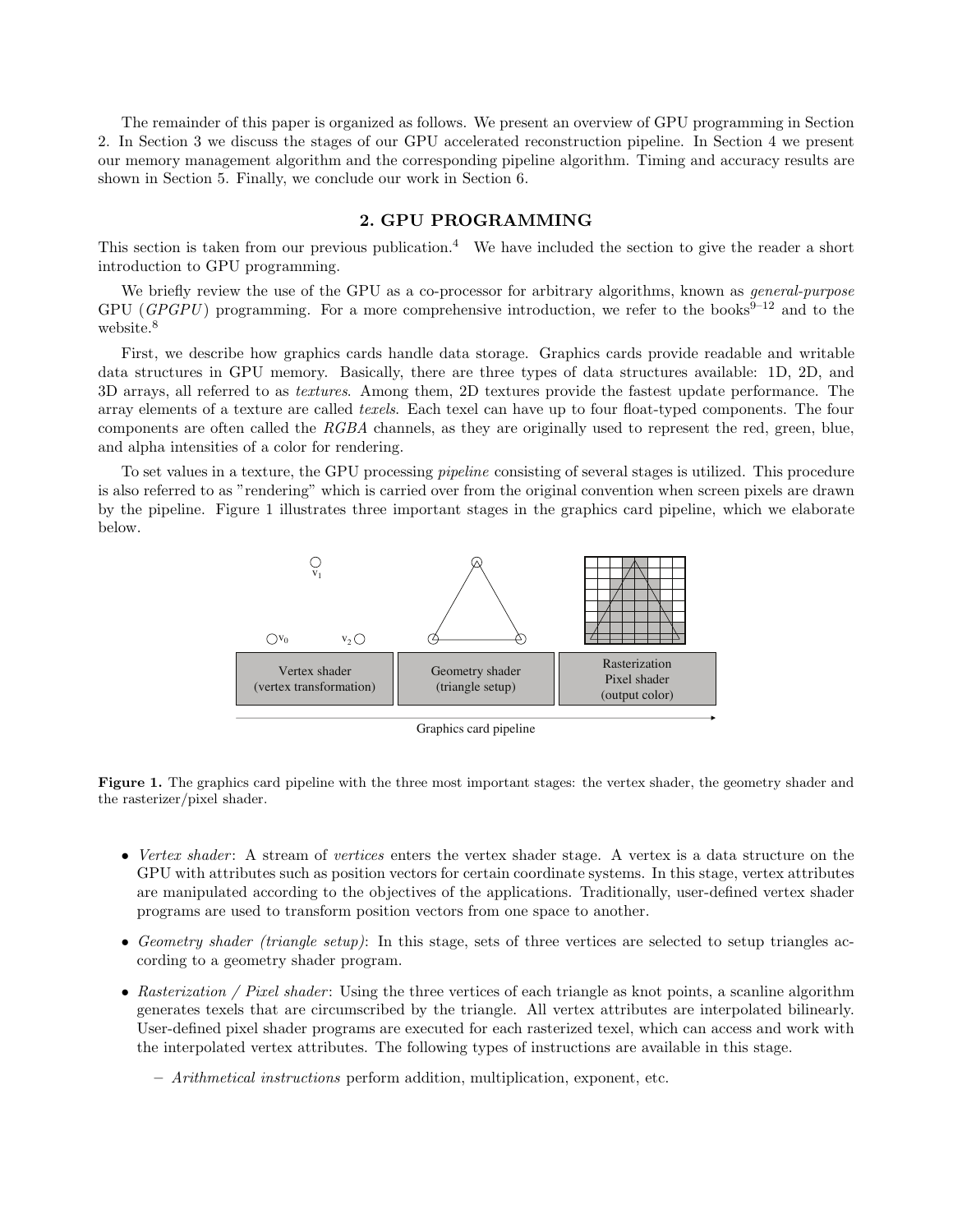- **–** *Data access instructions* allow reading values from GPU memory.
- **–** *Control flow instructions* allow branching and loops.

A large number of temporary registers is available for intermediate results in the program. Each texel is rasterized and processed independently and potentially in parallel. However, no processing order can be assumed by the programmer. The return value of a pixel shader program is primarily a four-component vector, which is explained in detail next.

Particularly, the texture to be updated is set as the *render target*. This implies that the pixel shader now writes values to the texture instead of the screen. The area of the texture that the programmer wants to write to is covered by a quadrilateral defined by four vertices and two triangles. Using the graphics card pipeline, a pixel shader program is executed for each texel in the target texture. With this procedure, arbitrary calculations can be performed. In the context of the reconstruction pipeline, the projection images and the output volume are represented as textures and updated using pixel-shader programs.

Currently, the two major graphics programming APIs are *DirectX* and *OpenGL*. Both APIs provide similar functionality for graphics cards programming. Additionally, there are so called *shading languages* to program the vertex and pixel shader units on the graphics card. The DirectX shading language is called high-level shading language (*HLSL*); and the one for OpenGL is the OpenGL shading language (*GLSL*). Both languages provide similar functionality and their syntax is closely related to the C language. Our implementations have been written in DirectX with HLSL.

## **3. PIPELINE STAGES**

In this section we describe the pipeline stages that we have accelerated using the GPU. Our pipeline consists of the following five stages

- 1. Curvature Smoothing (projection image pre-processing)
- 2. High-pass filter (projection image pre-processing)
- 3. Backprojection (volume reconstruction)
- 4. Ring artifact removal (volume post-processing)
- 5. Cupping artifact removal (volume post-processing)

In the following we describe the details of theses stages.

## **3.1. Curvature Smoothing**

Usually, the projection image raw data is noisy. The quality of the reconstructed output volume can be improved dramatically, if the noise in the projection images is reduced. An isotropic low-pass filter is not suitable because it not only reduces the noise but smoothes out the edges, too. Instead, we use a non-linear curvature based filter. The algorithm smoothes the image iteratively according to the local curvature and gradient magnitude. It reduces noise while it preserves edges with larger gradient magnitude. The algorithm has been published by Neskovic et al.. $<sup>2</sup>$  In the following, we describe the details of the algorithm:</sup>

A continuous scalar field  $\phi$  is smoothed iteratively by the function  $\phi^{i+1} = \phi^i + \beta C |\nabla \phi|$  where C is the mean curvature

$$
C = \frac{1}{2}(\kappa_1 + \kappa_2) = \frac{|\nabla \phi|^2 trace(H(\phi)) - \nabla \phi^T H(\phi) \nabla \phi}{2|\nabla \phi|^3},\tag{1}
$$

 $H(\phi)$  denotes the Hessian matrix of  $\phi$  and  $\beta$  is a free parameter in range [0; 1]. Equation 1 is derived from the fundamental forms as described by  $\mathrm{Farin}^{13}$  and  $\mathrm{Eberly}^{14}$  In two dimensions, Equation 1 evaluates to

$$
C = \frac{\frac{\partial^2 \phi}{\partial x^2} (\frac{\partial \phi}{\partial y})^2 + \frac{\partial^2 \phi}{\partial y^2} (\frac{\partial \phi}{\partial x})^2 - 2 \frac{\partial \phi}{\partial x} \frac{\partial \phi}{\partial y} \frac{\partial^2 \phi}{\partial x \partial y}}{2|\nabla \phi|^3}
$$
(2)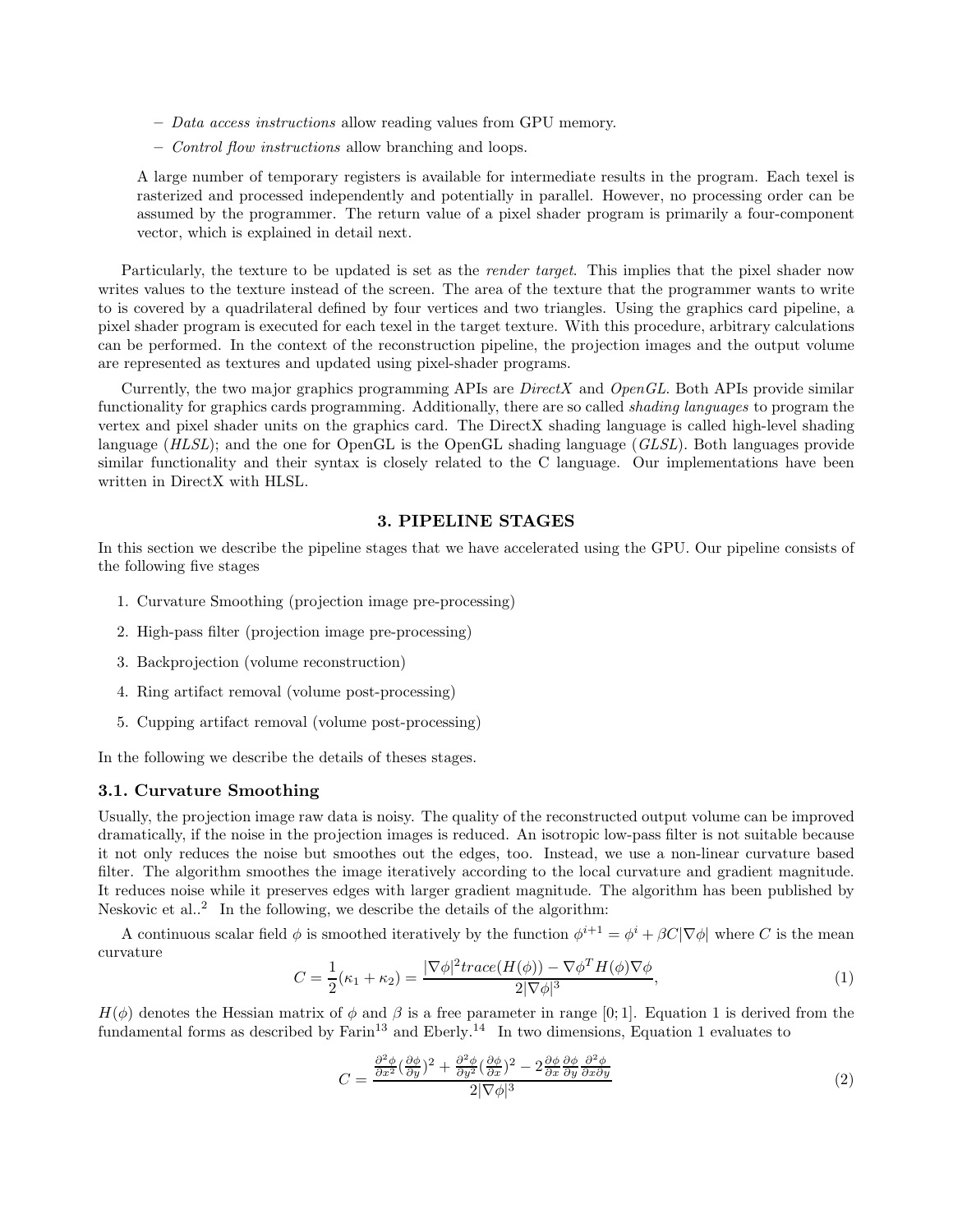

**Figure 2.** (a) A noisy input image. (b) The same image after eight iterations of curvature smoothing. Obviously, the noise is gone and the edges of the bright circles are still sharp.

We discretize Equation 2 using central differences

$$
\frac{\partial \phi}{\partial x} = \frac{p_{i+1,j} - p_{i-1,j}}{2},
$$
\n
$$
\frac{\partial \phi}{\partial y} = \frac{p_{i,j+1} - p_{i,j-1}}{2},
$$
\n
$$
\frac{\partial^2 \phi}{\partial x^2} = p_{i+1,j} - 2p_{i,j} + p_{i-1,j},
$$
\n
$$
\frac{\partial^2 \phi}{\partial y^2} = p_{i,j+1} - 2p_{i,j} + p_{i,j-1},
$$
\n
$$
\frac{\partial^2 \phi}{\partial x \partial y} = \frac{(p_{i-1,j-1} + p_{i+1,j+1}) - (p_{i-1,j+1} + p_{i+1,j-1})}{4}
$$
\n(3)

where  $p_{i,j}$  denotes the pixel intensity at the raster location  $(i, j)$ . The curvature C is weighted by the gradient magnitude  $|\nabla \phi|$  for normalization purposes. In order to prevent a division by zero in Equation 2, the algorithm returns 0 if the gradient magnitude  $|\nabla \phi|$  gets small. Since no derivatives can be computed in the boundary region accurately, we use an out-flow boundary condition: the curvature of the direct neighbor perpendicular to the border tangent is replicated. After that, the image pixels  $p_{i,j}$  are updated by the weighted curvature  $\beta C|\nabla\phi|$ . Usually, four to six iterations are sufficient for satisfying results.

We implement the algorithm using the GPU as follows: Two textures are allocated: one for the input image  $\phi$  that is updated in each iteration, and the other one for the curvature C. A pixel shader program computes the curvature and writes the result to the curvature texture. With the discretization in Equation 3 only direct neighbors have to be accessed. The boundary condition is realized by rendering eight line primitives: four side borders and four corners. Texture coordinates are specified to address the source location where to copy the curvature from. Afterwards, another shader program updates the image texture  $\phi$ with respect to  $\beta$ .

#### **3.2. High-Pass Filtering**

According to the inverse Radon transformation, a high-pass filter has to be applied to the projection images before the backprojection takes place. Commonly used filters are the *Ram-Lak*, *Shepp-Logan*, or the *Hamming* filter. In our work, we convolve the image with the Ram-Lak filter. We transform the image to frequency domain, multiply the result pixel-wise by  $|f|$  where f is the frequency, and transform the result back to spatial domain. Implementation-wise we use our  $\overline{FFT}$  implementation<sup>3, 4</sup> on the GPU for the transformations.

# **3.3. Backprojection**

Principally, our backprojection implementation works voxel-driven. That is, we ask for each voxel in the volume what the corresponding pixels in the projection image are. We use 2D textures to represent both the projection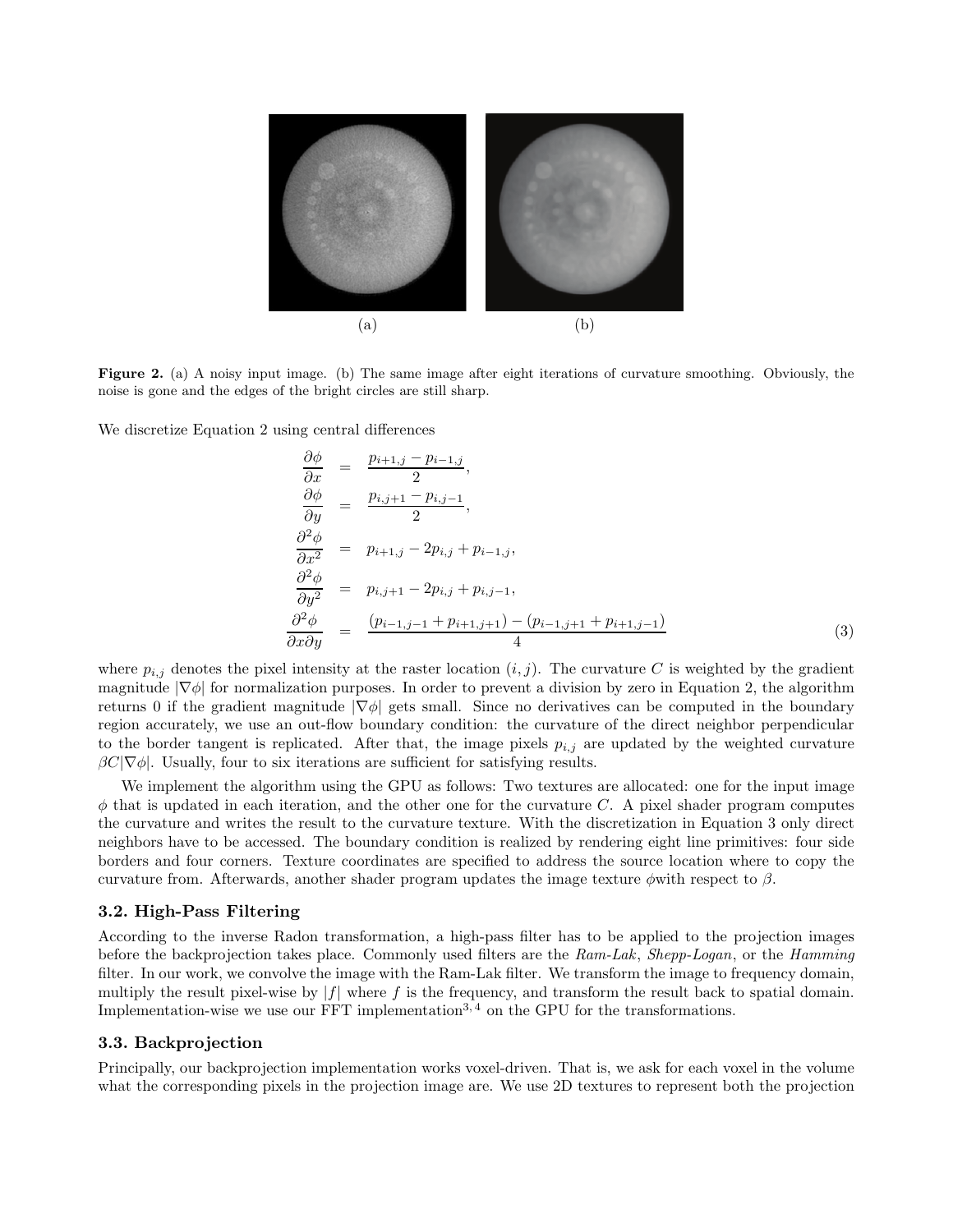images and the slices of the output volume in GPU memory. The slices of the volume are updated using the techniques described in Section 2 by rendering a quadrilateral covering the entire texture. 3D texture coordinates in projection space are specified at each vertex of the slices. Using the rasterization units the coordinates at the vertices are interpolated across the slice. A pixel shader program fetches the interpolate coordinate inside the slice and performs the perspective division to project it to two dimensions. Next, the resulting 2D coordinate is checked against the margin of a valid area in the projection image. The valid area of projection image is user-defined. Only if the coordinate is inside the valid area the projection image is sampled and accumulated to the current slice of the volume weighted by the inverse squared depth. If the sample location is outside the valid area, the current voxel does not receive a contribution from the current projection image. We count the number of rays passing from the valid area of all projection images through all voxels. Only voxels with a user-defined percentage of valid rays hits are considered as reconstructed correctly. Invalid voxels are set to zero in post-processing.

# **3.4. Ring Artifact Removal**

Ring artifacts appear in the reconstructed volume because of detector calibration errors. Since the detector calibration can never be completely accurate, a post-processing filter helps to reduce the ring artifacts that arise typically. The algorithm is a 2D filter that is applied to all slices of the volume separately as the ring artifacts appear equally in each slice and not volumetrically. Basically, the algorithm extracts the ring artifacts and subtracts them from the original image. In detail, the algorithm works in four steps:



**Figure 3.** Figure (a) shows the sampling pattern for the median filter. The median filter samples four additional values in the distances [*−*2d; *<sup>−</sup>*d; <sup>d</sup>; 2d] along the radial line connecting the current pixel to the center of the image in the lower right corner. Image (d) shows a median filtered image that was subtracted from the original input image. Figure (b) shows the sampling pattern for the circular smoothing: it smoothes along the circular neighborhood. The circle mid-point is always located in the center of the image while the radius is the distance to the pixel to be smoothed. The samples are taken in equidistant angular steps  $\Delta\varphi$ . Image (e) shows the effect of the filter applied on Image (d). Image (c) shows a slice with significant ring artifacts. After applying the ring artifact removal algorithm the Image (f) is free of artifacts.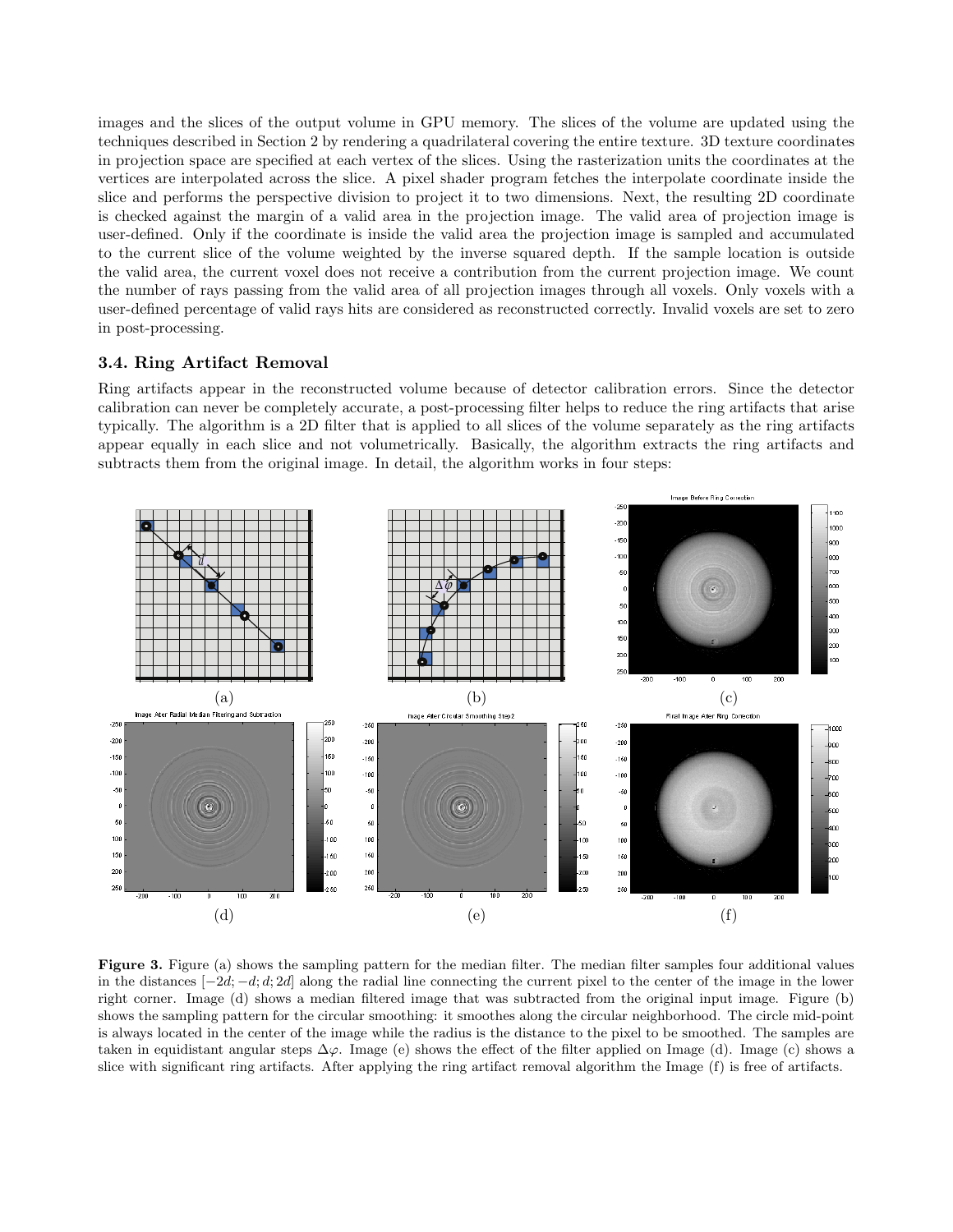- 1. *Dynamic range restriction*: The dynamic range of the image is clamped to 11-bit [0; 2048] to avoid introducing artifacts from objects with high contrast.
- 2. *Median Filtering*: Each pixel is filtered by the median of five samples along the radial line to the image center. Figure 3 (a) depicts the radial line intersecting the image center at the lower right corner. The distance d between the sample points is the ring width depending on the gantry geometry. With a median of five samples the sample position are located at the distances  $[-2d; -d; 0; d; 2d]$  along the radial line. Finally, the median is subtracted from the original image in order to extract the ring artifacts.
- 3. *Circular Smoothing*: The extracted ring artifact image is refined by a circular smoothing filter in order to reduce the noise. The center of the circles is always located in the image center while the radius is the distance to the image center. The filter averages values along the circular neighborhood. We use a constant angular distance  $\Delta\varphi$  between the sample points. In our implementation we use six samples in both directions on the circle resulting in the average of 13 samples. Figure 3 (b) depicts the geometry of the circular sampling locations.
- 4. *Correction*: The extract ring artifacts are subtracted from the original image.

The GPU implementation precomputes the sample locations for both the median and the circular filter pixel-wise. That is, we use Cartesian coordinates instead of polar coordinates in the precomputed tables. Furthermore, we store the linear addresses of the sample locations in the texture components to save memory. The linear address l at location  $(x, y)$  is computed with  $l(x, y)=(x \cdot w) + y$  where w is the image width. The inverse functions  $l^{-1}(a)$  are defined as  $l_x^{-1}(a) = (int)a\%w$  and  $l_y^{-1}(a) = (int)a/w$ . The median filter requires four additional sample along the radial line for each pixel. A four component texture is sufficient to store the locations. A pixel shader program delinearizes the four positions, samples the values and computes the median by bubble sorting the values and returning the middle element subtracted from the pixel value in the original image. Similarly, the circular smoothing filter precomputes the sample locations in textures. Using the same addressing scheme, three textures with four components are allocated to store the 12 sample locations. A pixel shader program samples the 13 values and returns the average. In a final pass, the extracted ring artifacts are subtracted from the original image.

# **3.5. Cupping Artifact Removal**

Cupping artifacts occur where a significant proportion of the lower energy photons in the beam spectrum have been scattered and absorbed. Typically, the artifacts are visible as low frequency error resulting in a non-uniform intensity distribution inside the image. In order to correct the cupping artifacts the low frequency errors must be identified and corrected. It can be observed that the cupping artifacts appear in range 0.4 to 4 cycles per image dimension. This filter band needs to be amplified and added to the original image. Formally, it can be expressed by the equation

$$
f_{corr}(x,y) = F^{-1}[F[f(x,y)](1 + kW(u,v))]
$$
\n(4)

where  $f(x, y)$  is the two dimensional input image,  $f_{corr}(x, y)$  is the corrected image,  $F(x, y)$  is the Fourier transform of the image  $f(x, y)$ ,  $W(u, v)$  is a low-pass filter to extract the cupping artifacts and k is a filter gain scalar. We use the the Butterworth filter for  $W(u, v)$ 

$$
W_n(\omega) = \frac{1}{\sqrt{1 + \left(\frac{\omega}{\omega_h}\right)^{2n}}} - \frac{1}{\sqrt{1 + \left(\frac{\omega}{\omega_l}\right)^{2n}}},\tag{5}
$$

where  $\omega = \sqrt{u^2 + v^2}$  the angular frequency in radians per second,  $\omega_l$  the low cut off frequency,  $\omega_h$  the high cut off frequency, and  $n$  the order of the filter. In particular, the following parameter values are used:

- Low cut off frequency  $\omega_l$ : 2 cycles per meter
- High cut off frequency  $\omega_h$ : 3 cycles per meter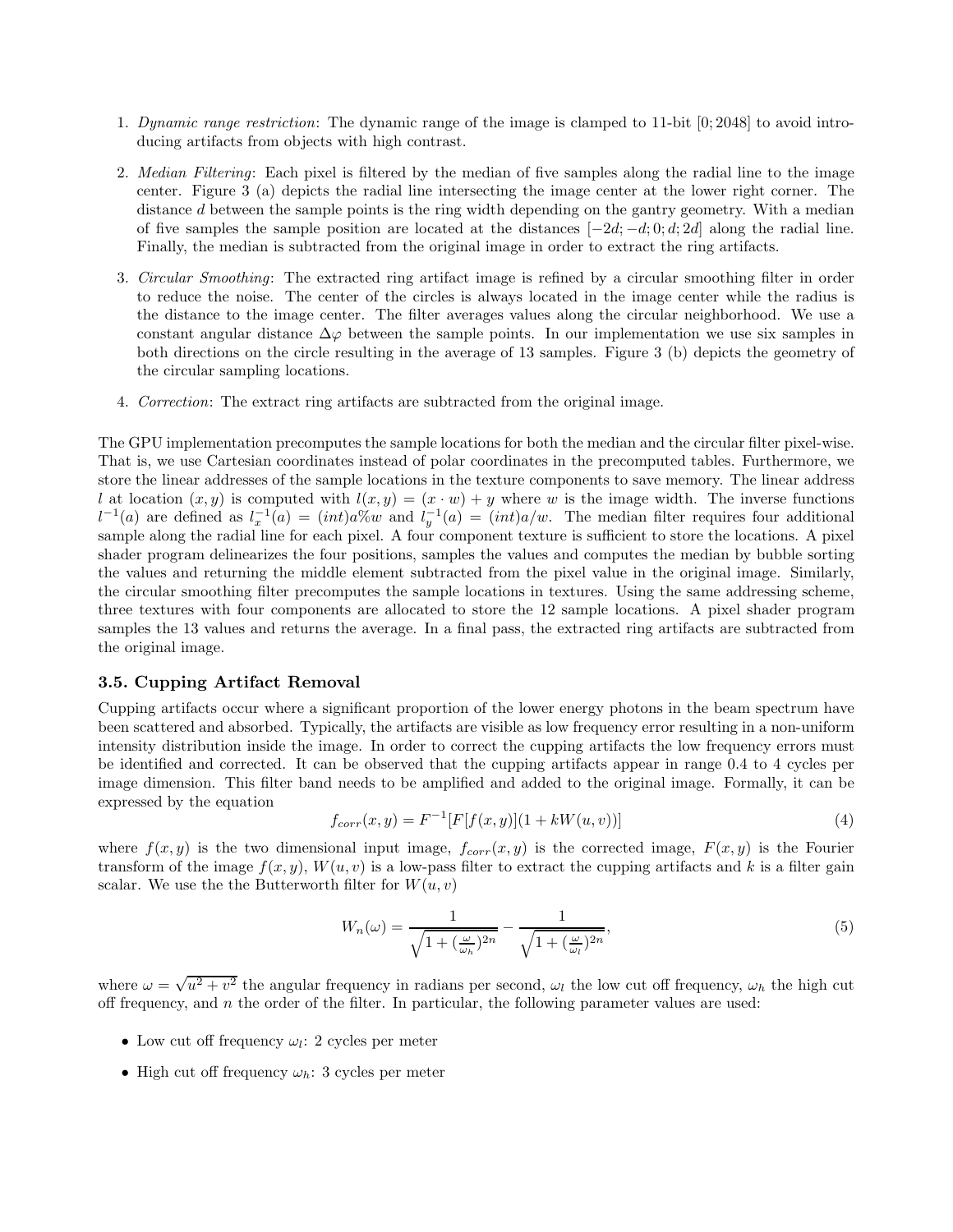- Filter order  $n: 2$
- Filter gain  $k: 2.25$

The filter response is the low frequency cupping artifacts residing in the image. It is added to the original image weighted by the filter gain k and shifted by  $(avg + max)/2$  with the average and maximum value of the in the filter response. Figure 4 shows an input image (a) convolved with a Butterworth kernel (b). Image (c) is the (weighted) addition of image (a) and (b).

This algorithm has the following properties:

- Translation invariant: low sensitivity to location of the object center
- Low sensitivity to the object size
- Little effect when cupping artifacts are not present
- Very fast as only one forward/backward 2D FFT has to be computed



**Figure 4.** (a) An input image. Typical cupping artifacts can be seen in the center of the image. The contrast falls off towards the center of the image. (b) The filter response after convolving the input image with the Butterworth filter. (c) The image after cupping artifact correction. Now, the slice has a uniform intensity distribution.

In our GPU implementation, we first calculate the Butterworth filter kernel and store the filter coefficients in a 2D texture. Then, we convolve the filter kernel with the input image using our GPU-based implementation of the FFT.3, 4 In order to compute the correct weight and shift for the correction, the maximum and average value in the filter response have to be determined. Therefore, we use two reduce operations on the filter response texture: a reduce maximum and a reduce average.<sup>15</sup> Now, the DC of the filter response is corrected by subtracting  $(\alpha vq + \alpha x)/2$  from each pixel weighted by the user-defined filter gain k. Finally, the original image is added resulting in an image without cupping artifacts.

With all pipeline stages, our reconstructed output volume is now of very high quality.

### **4. MEMORY MANAGEMENT**

Since GPU memory is limited and usually not big enough to store all projection images and the output volume, a memory management strategy is necessary. In this section, we discuss two memory management strategies and derive reconstruction pipeline algorithms from them.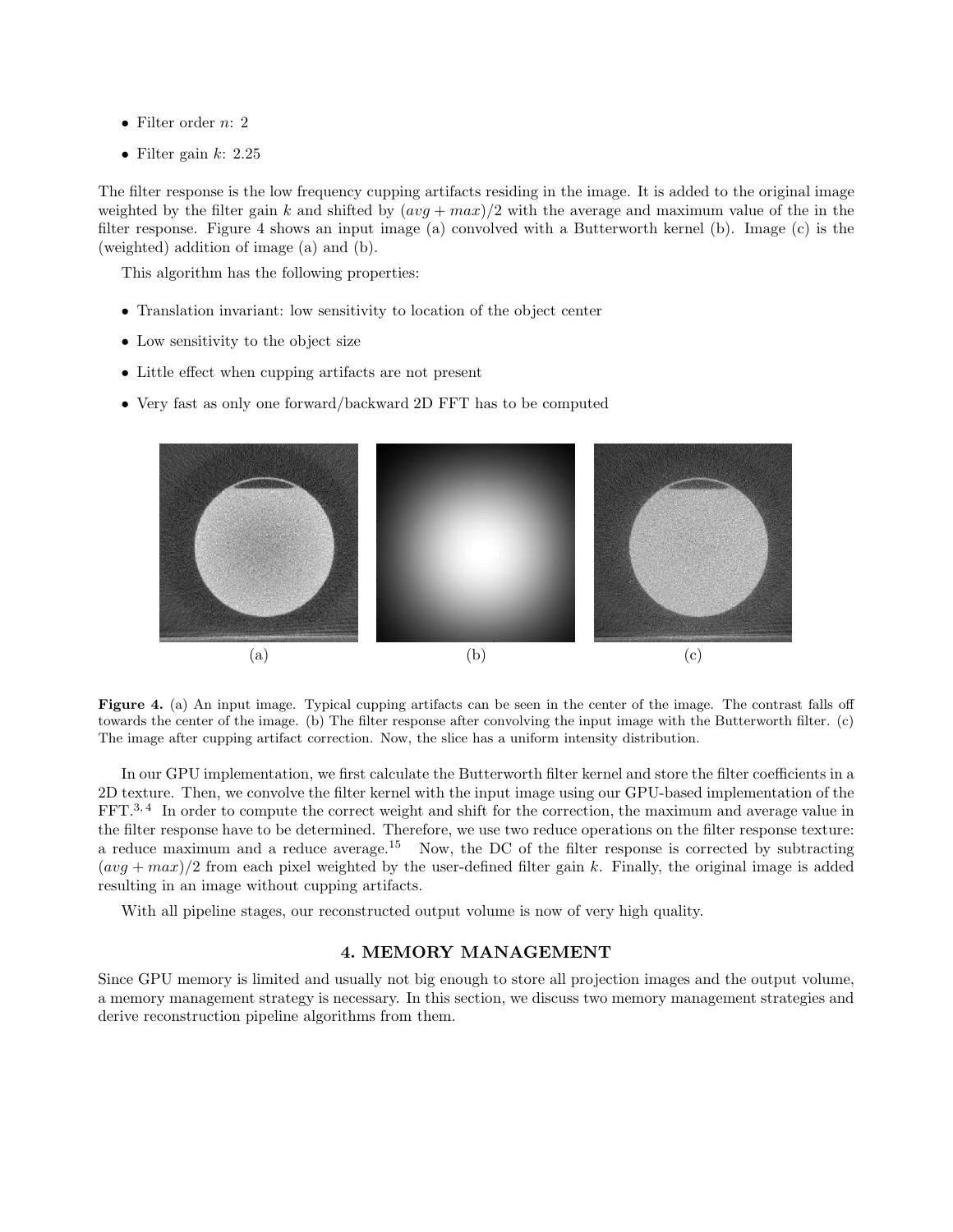

**Figure 5.** The output volume is divided into a number of chunks. A chunk is a stack of slices representing a part of the entire volume.

# **4.1. Data Swapping**

Nowadays, graphics cards have typically 512 MB of RAM. One can easily see that this is not enough memory to reconstruct a volume with  $512 \times 512 \times 512$  voxels in floating-point precision. A volume like this takes 512 MB. This does not fit into GPU memory since the graphics card driver uses some megabytes for internal buffers and, moreover, the projection images need to be stored in GPU memory as well. Therefore, a memory management strategy is required that swaps data between main memory and GPU memory. In general, both projection images and slices of the output volume can be swapped. Since the output volume does not fit into memory in one piece, we divide the output volume in *chunks* as depicted in Figure 5. A chunks is a stack of slices representing a part of the entire volume. The slices of all chunks resemble the entire output volume. We describe two swapping strategies for projection images and chunks in the following, but hybrid forms are possible also. In particular, we are interested in the amount of bus traffic between main memory and GPU memory. This is a bottleneck and must be minimized for optimal performance. To quantify the bus traffic we denote the number of projection images as  $p_n$  and the size of one image in bytes as  $p_s$ . Similarly, we denote the number of chunks as  $c_n$  and the size of one chunk in bytes as  $c_s$ . In this context, we call copying data from main memory to GPU memory *upload* and vice versa *download*.

Two swapping strategies:

- 1. *Swapping chunks*: The projection image is the central pipeline element that stays in GPU memory until it is not needed anymore  $(p_n p_s)$  bytes upload, 0 bytes download). Each projection image is first pre-processed and then backprojected to the volume. Since the volume does not fit into GPU memory in one piece, all chunks have to be swapped in and out for each projection image  $(p_n \cdot c_n c_s)$  bytes upload and download).
- 2. *Swapping projection images*: First, all projection images are pre-processed  $(p_n p_s)$  bytes upload) and then stored in main memory  $(p_n p_s)$  bytes download). Next, the chunks are processed sequentially. For each chunk, all projection image are backprojected. That means that all projection images have to be uploaded for each chunk  $(c_n \cdot p_n p_s)$  bytes upload). Once a chunk is reconstructed completely, post-processing filters can be applied directly before it is downloaded  $(c_n c_s \text{ downloads}).$

What strategy produces the smaller bus traffic depends on the size of a projection image and the size of the output volume. A typical scenario for us looks like this: We have  $p_n = 360$  projection images with  $512 \times 512$ float-valued pixels  $p_s = 1$  MB and the desired output volume with  $512 \times 512 \times 512$  floating-point voxels is divided into  $c_n = 3$  chunks. Each chunk takes about  $c_s = 170$  MB. Swapping chunks causes about 360 GB traffic, while swapping projection images causes only 2,25 GB of traffic. Therefore, our implementation is based on the second approach.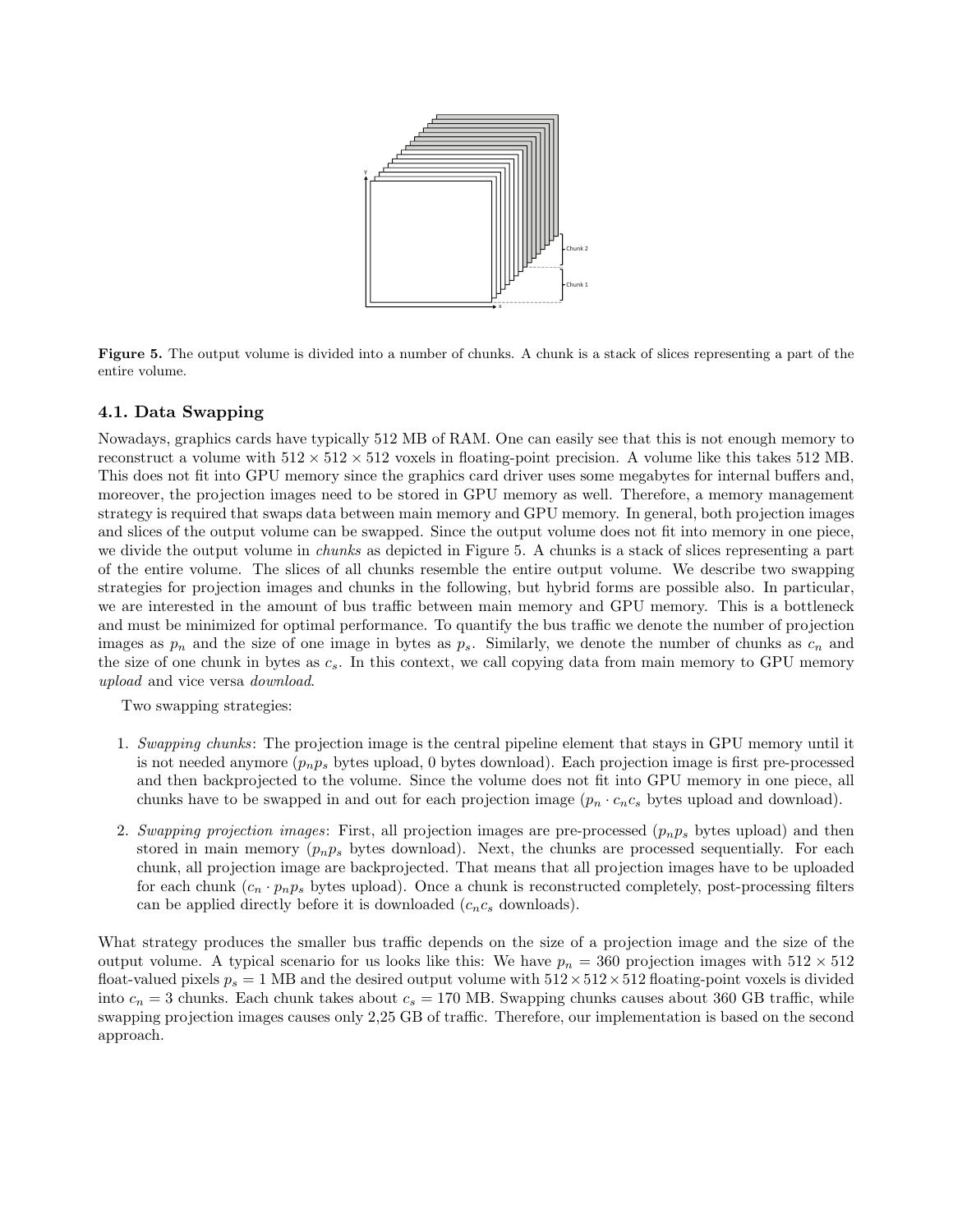| Swapping chunks            |                               | bytes upload   bytes download |
|----------------------------|-------------------------------|-------------------------------|
| Projection images          | $p_np_s$                      |                               |
| Chunks                     | $c_n c_s \cdot p_n$           | $c_n c_s \cdot p_n$           |
|                            |                               |                               |
| Swapping projection images | bytes upload                  | bytes download                |
| Projection images          | $p_n p_s + c_n \cdot p_n p_s$ | $p_np_s$                      |

**Table 1.** Bus transfer in memory swapping strategies where  $p_n$  is the number of projection images and  $c_m$  is the number of chunks. The size in bytes represented by  $p_s$  and  $c_s$  respectively.

# **4.2. Swapping Projection Images Algorithm**

Swapping projection images leads to the following reconstruction algorithm (in pseudo code):

```
for all projection Images
{
    Upload projection image to GPU memory
    Pre-Processing: Curvature Smoothing
   Pre-Processing: High-pass Filtering
    Download projection image to main memory
}
for all chunks
{
   for all projection images
    {
        Upload projection image to GPU memory
        Backproject image onto all slices of the chunk
    }
   Post-Processing: Ring Correction on all slices of the chunk
    Post-Processing: Cupping Artifact Removal on all slices of the chunk
    Download chunk to main memory
}
```
First, all projection images are preprocessed using the GPU. Therefore, the images are uploaded to GPU memory, the curvature smoothing filter and the high-pass are applied and the results are downloaded and saved in main memory. Then, the output volume is reconstructed chunk-by-chunk. All projection images are uploaded sequentially to GPU memory and backprojected to all slices of the chunk. Afterwards, the ring artifact removal and the cupping artifact removal are applied to the chunk in post-processing. Finally, the chunk is downloaded to main memory. This procedure is repeated for all chunks.

### **5. RESULTS**

All our measurements were done using Windows XP on a Xeon Dual Core Processor with 3.2 GHz processor and 2 GB RAM. The graphics card is an NVIDIA Quadro FX 4500 with 512 MB RAM. Table 2 shows timings on the CPU and on the GPU of three different data sets. We have reconstructed the data sets with varying output volume resolutions. Conclusively, our GPU implementation is approximately four times faster than our SSE2 optimized CPU implementation.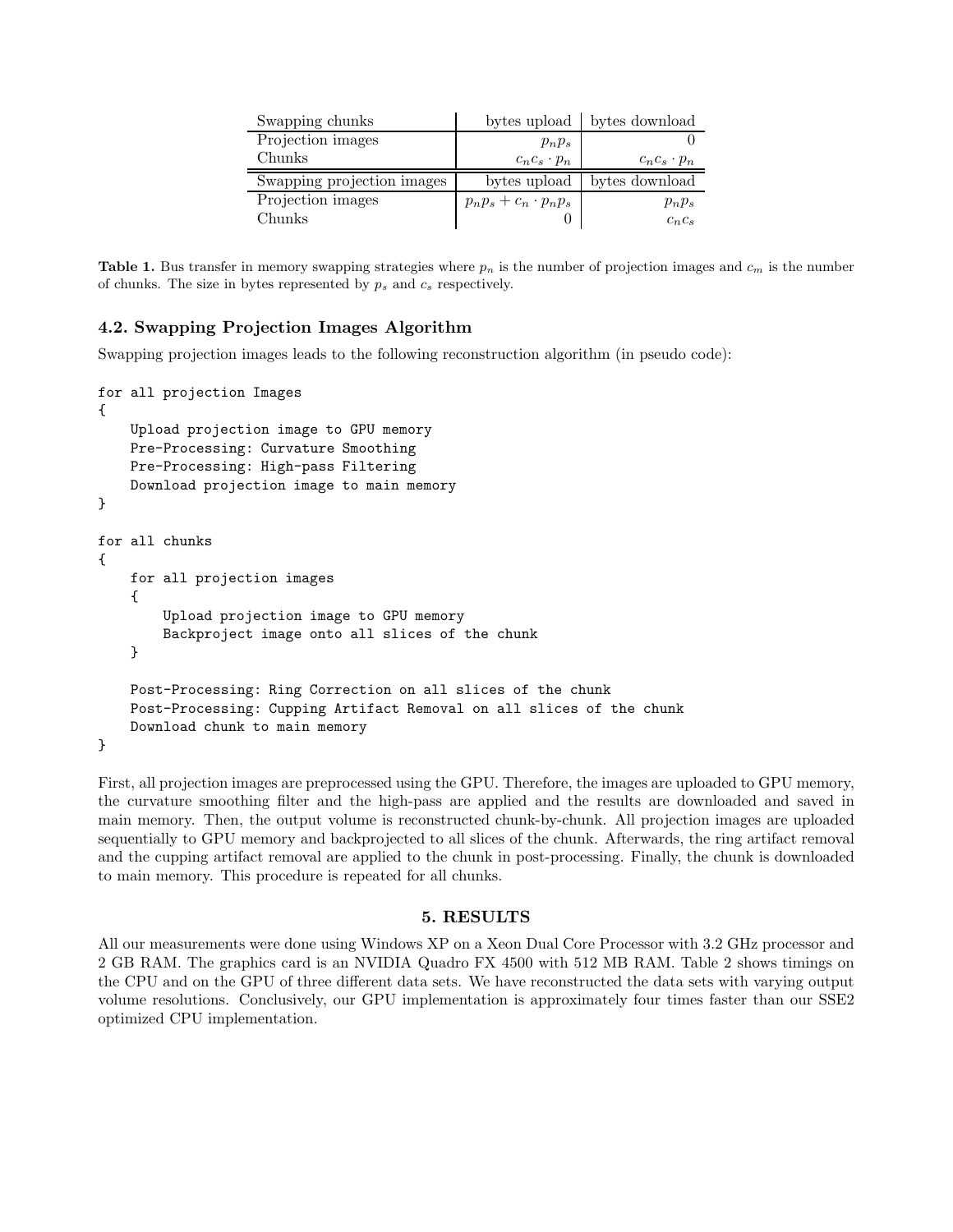|                                                                                     | UP UT UTHE (SECONDS) | GL O Time (seconds) |
|-------------------------------------------------------------------------------------|----------------------|---------------------|
| input: 360 images $(1024 \times 1024)$<br>output: $512 \times 512 \times 256$ voxel | 178                  | 53                  |
| input: 200 images $(1024 \times 1024)$<br>output: $256 \times 256 \times 256$ voxel | 35                   | 18                  |
| input: 200 images $(1024 \times 1024)$<br>output: $512 \times 256 \times 256$ voxel | 123                  | 40                  |

 $C$ PU time (seconds)  $C$ PU time

**Table 2.** We have measured the time of an entire reconstruction pipeline run including all pre-processing filters, backprojection and post-processing. This table shows timings for three different data sets using our CPU and GPU implementations. The data sets vary in the size and number of projection images as well as the output volume size.

## **6. CONCLUSION**

We have presented a GPU implementation of a fast and high-quality cone beam reconstruction pipeline with two pre-processing image filters, backprojection and two post-processing image filters. Additional pipeline stages can be integrated easily. With the help of this implementation and the architecture of the GPU, we are able to improve the speed performance of a reconstruction run by a factor of 4. In addition, the resulting image quality is virtually the same for both CPU-based and GPU-based implementations with an average pixel error of 10*−*<sup>5</sup>. From our experiments, we have shown that the GPU is very suitable not only for backprojection, but for a entire reconstruction pipeline with very high accuracy. With increasingly growing amount of data, it is possible that the GPU-based cone beam reconstruction pipeline will be indispensable in the future.

# **REFERENCES**

- 1. L. A. Feldkamp, L. C. Davis, and J. W. Kress, "Practical cone-beam algorithm," *Optical Society of America Journal A* **1**, pp. 612–619, June 1984.
- 2. P. Neskovic and B. B. Kimia, "Geometric smoothing of 3d surfaces and non-linear diffusion of 3d images."
- 3. T. Schiwietz and R. Westermann, "GPU-PIV," in *VMV*, pp. 151–158, 2004.
- 4. T. Schiwietz, T. Chang, P. Speier, and R. Westermann, "MR image reconstruction using the GPU," in *Medical Imaging 2006: Visualization, Image-Guided Procedures, and Display. Proceedings of the SPIE (2006).*, pp. 646–655, Apr. 2006.
- 5. M. Segal, C. Korobkin, R. van Widenfelt, J. Foran, and P. Haeberli, "Fast shadows and lighting effects using texture mapping," *SIGGRAPH Comput. Graph.* **26**(2), pp. 249–252, 1992.
- 6. F. Xu and K. Mueller, "Accelerating popular tomographic reconstruction algorithms on commodity PC graphics hardware," *IEEE Transaction of Nuclear Science* , 2005.
- 7. M. Zellerhoff, B. Scholz, E.-P. Ruehrnschopf, and T. Brunner, "Low contrast 3D reconstruction from C-arm data," in *Medical Imaging 2005: Visualization, Image-Guided Procedures, and Display. Edited by Galloway, Robert L., Jr.; Cleary, Kevin R. Proceedings of the SPIE, Volume 5745, pp. 646-655 (2005).*, M. J. Flynn, ed., pp. 646–655, Apr. 2005.
- 8. Information about GPGPU programming. http://www.gpgpu.org.
- 9. J. D. Foley, A. van Dam, S. K. Feiner, and J. F. Hughes, *Computer graphics (2nd ed. in C): principles and practice*, Addison-Wesley Longman Publishing Co., Inc., Boston, MA, USA, 1996.
- 10. S. Thilaka and L. Donald, *GPU Gems 2*, ch. Medical Image Reconstruction with the FFT, pp. 765–784. Addison-Wesley, 2005.
- 11. M. Woo, Davis, and M. B. Sheridan, *OpenGL Programming Guide: The Official Guide to Learning OpenGL, Version 1.2*, Addison-Wesley Longman Publishing Co., Inc., Boston, MA, USA, 1999.
- 12. K. Gray, *Microsoft DirectX 9 Programmable Graphics Pipeline*, Microsoft Press, Redmond, WA, USA, 2003.
- 13. G. Farin, *Curves and surfaces for CAGD: a practical guide*, Morgan Kaufmann Publishers Inc., San Francisco, CA, USA, 2002.
- 14. D. H. Eberly, *3D Game Engine Design*, Morgan Kaufmann Publishers Inc., San Francisco, CA, USA, 2001.